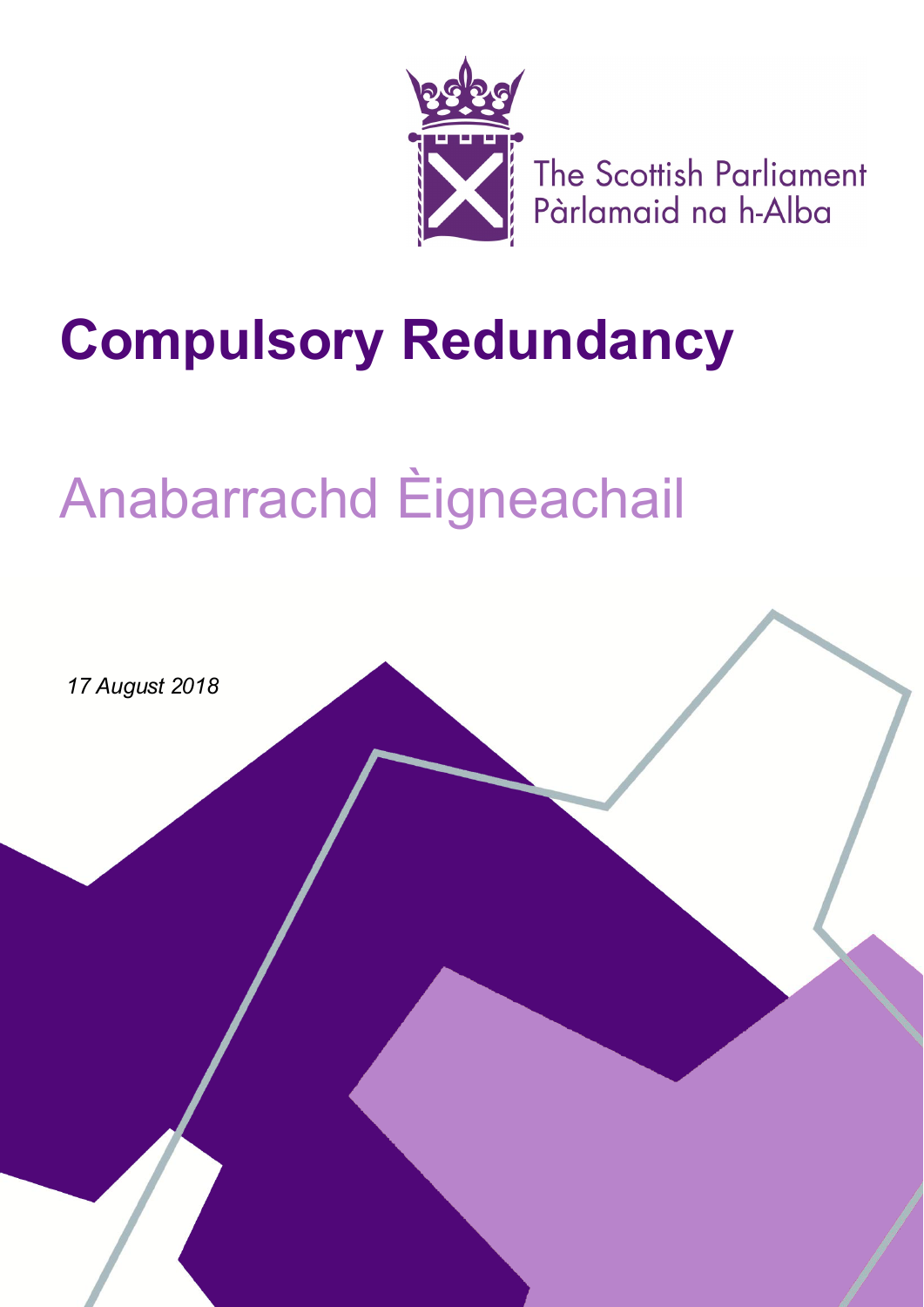### **Introduction**

We will make every effort to ensure that staff surpluses do not arise and to avoid compulsory redundancies. However, when redundancies are unavoidable, they will be dealt with in accordance with the principles and procedures set out below.

When redundancy seems likely, consultation with the TUS and/or the appropriate trade unions will commence at the earliest possible stage with a view to reaching agreement. This consultation will continue through to the conclusion of the situation. This section 11.5 does not form part of your contract of employment.

# **Principles**

Redundancies will be handled in a fair, consistent and sympathetic manner. All practicable steps will be taken to minimise the risk of hardship and good employee relations practice and statutory employment requirements will be observed.

# **Definition of redundancy**

Redundancy occurs where a dismissal is wholly or mainly because:

- the employer has ceased, or intends to cease, to carry on the business for the purposes of which the employee was employed; or
- the employer has ceased, or intends to cease, to carry on the business in the place where the employee was so employed; or
- the requirements of the business for employees to carry out work of a particular kind have ceased or diminished or are expected to do so; or
- the requirements of the business for employees to carry out work of a particular kind in the place where they were so employed, have ceased or diminished or are expected to cease or diminish.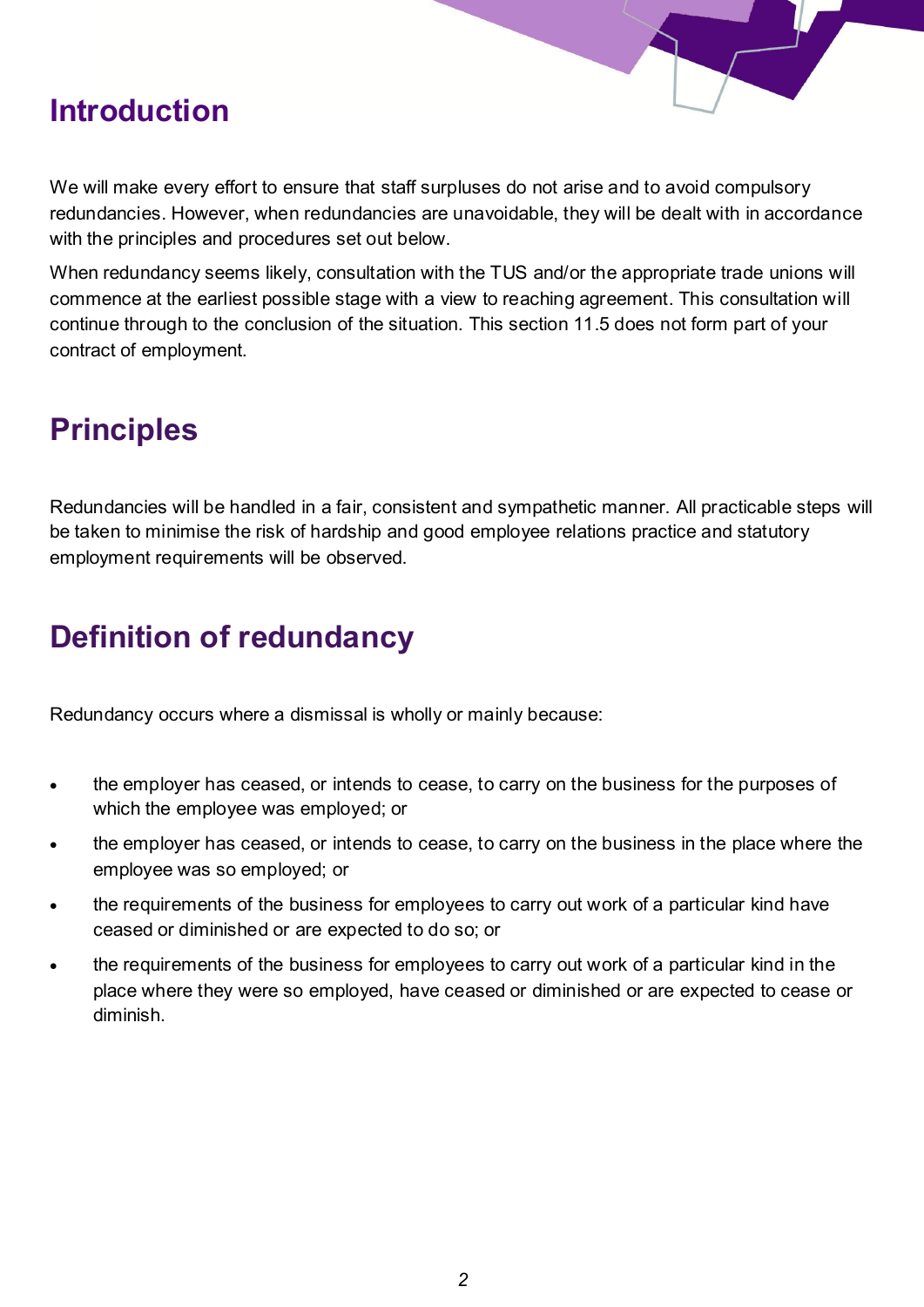#### **Measures to avoid/minimise compulsory redundancies**

All appropriate measures to avoid or minimise the need for compulsory redundancy will be considered. Such measures will be in accordance with the overall commitment to take all sensible steps to avoid compulsory redundancy among permanent staff. Measures to be considered will include (in no particular order):

- transfer of staff to other areas of work:
- restrictions on recruitment and/or promotion;
- review of the use of contractors:
- retraining of staff for redeployment to other work where vacancies exist;
- surplus staff being allowed to block vacant posts at a lower level;
- inviting staff to volunteer for redundancy on compulsory early retirement/severance terms.

This list is not exhaustive.

Where, after thorough consideration and consultation, these measures do not avoid the need for compulsory redundancy, other measures may be considered and discussed with the Trade Union Side and/or the appropriate trade unions.

#### **Procedure for less than 20 affected staff**

If we have no alternative but to reduce the staff complement, we will consult with you on an individual basis. At these meetings you may be assisted by a trade union representative or work colleague. We will also consult with the TUS during your notice period, unless we are able to begin consultation earlier, provided we have your consent to do so.

#### **Procedure for more than 20 affected staff**

If we have no alternative but to reduce our staff complement by more than 20 staff, we will commence collective consultation with the appropriate representatives in accordance with our obligations under statute.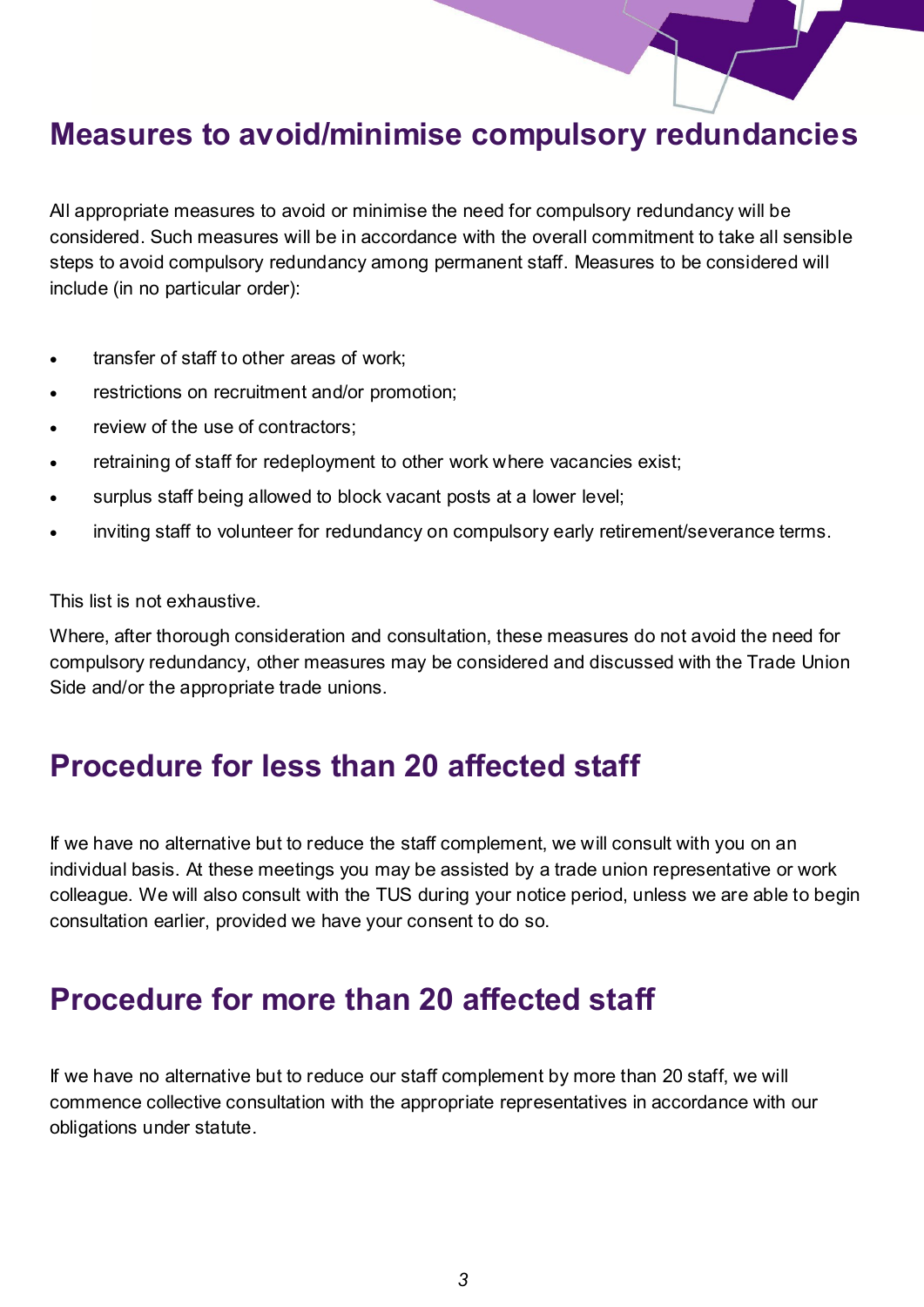#### **Selection for redundancy**

The unit of redundancy (that is the group of staff within which decisions about redundancy may have to be made) and the criteria for selecting staff for redundancy, will be decided by management after consultation with the TUS and/or the appropriate trade unions. The criteria to be used in determining the unit of redundancy may include (in no particular order):

- specialism or discipline;
- functional area of work; or
- any other relevant factor.

In considering the selection of staff for compulsory redundancy, the criteria to be considered will include length of service and may also include others, for example and in no particular order:

- skills or qualifications based on objective evidence: in order to ensure the retention of a balanced workforce appropriate to future needs. It may be appropriate for other aptitudes to be taken into account;
- individual ability: ability or specialist knowledge acquired as a result of special training, or an individual's value to the objectives of the organisation;
- standard of work performance: selection on this basis must be supported by objective evidence, eg by appraisal assessments;
- attendance or disciplinary records: based on records of absence which are accurate and where the reasons have been fully investigated.

The criteria to be used will be objective, non-discriminatory and in line with the Scottish Parliament's Equality Framework. They will be subject to consultation with the Trade Union Side or the appropriate trade union and will be consistently applied to all the employees in the unit of redundancy including anyone absent from the office for whatever reason. Selection procedures will be examined carefully to ensure that unlawful discrimination does not result directly or indirectly.

#### **Appeals**

Staff selected for redundancy will have the right of appeal against unfair application of the selection criteria to the Clerk/Chief Executive.

If you wish to appeal you should do so in writing, setting out clearly the grounds for the appeal, within 7 working days of the date of your notice of redundancy. You will be given the opportunity of an oral hearing at which you may be assisted by a Trade Union representative or colleague.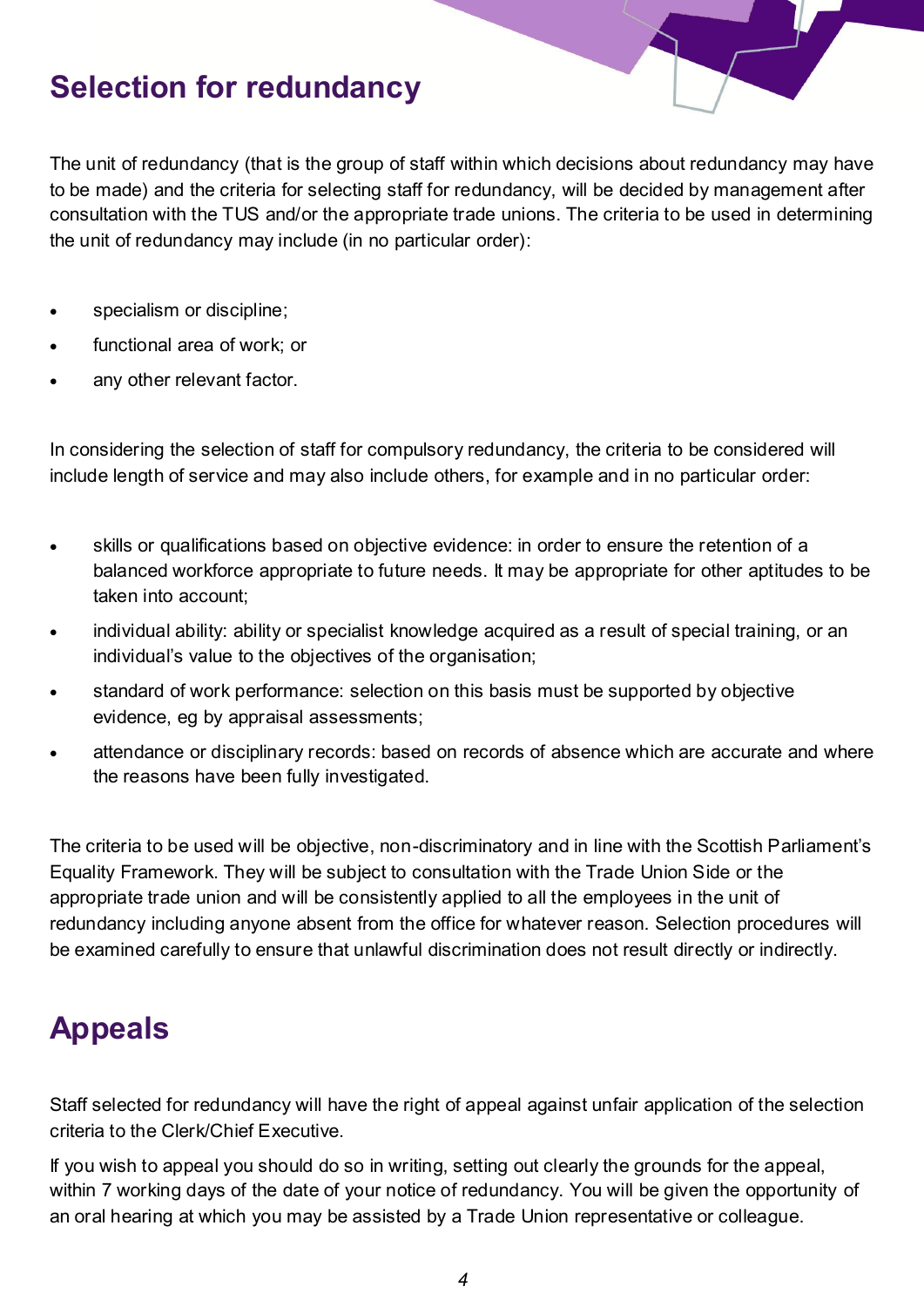# **Period of Notice**

Staff will be given at least 6 months notice if selected for redundancy. If it is not possible to give this minimum period of notice, compensation in lieu of that notice, or part thereof, will be paid.

#### **Alternatives to Redundancy**

Where vacancies exist, you may be offered a post at a different level as an alternative to redundancy. Where the pay rate for the alternative post is lower than your current salary:

- you will have your pay protected for a period of 18 months, i.e. "the protected period" during which time you will continue to progress up the pay scale for the higher grade;
- the protected period will commence on the date on which you take up your new post and will include any trial period, regardless of length; and
- at the end of the protected period you will immediately be placed on the maximum of the salary scale of the lower grade and will receive a non-consolidated compensation payment equal to 3 months' salary, based on the maximum of the salary scale of the higher grade.

During the protected period you will continue to be eligible to apply for a job in your old grade either through internal or external competition. In such cases you will be guaranteed an interview. The Human Resources Office will keep you up-to-date with all such vacancies.

If you move to a post that is substantially different, either in the work that is required or the grade of the post, you will be entitled to a trial period up to a maximum of nine months. The benefit of a trial period is that it gives you and your new manager an opportunity to assess whether the new role is suitable whilst protecting your right to a redundancy payment.

# **Pension treatment following a move to a post at a lower grade**

A member of staff who moves from a higher to a lower paid post will receive, on retirement, whichever of the following produces the larger total pension:

- an award calculated in the normal way based on total reckonable service; or
- two separate awards in respect of reckonable service before and after the change of post.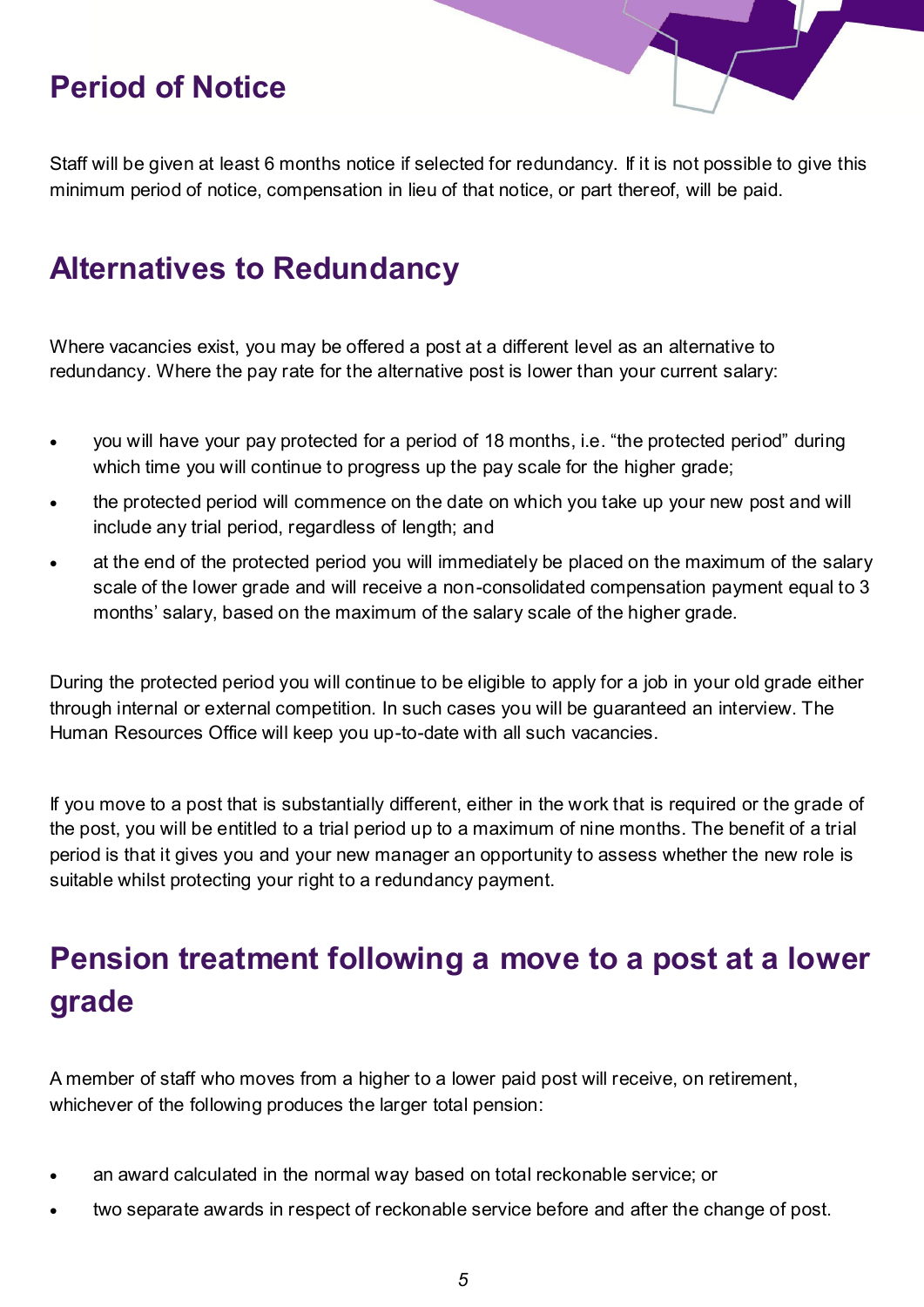#### **Assistance to staff**



Staff selected for redundancy may be assisted in the following ways:

- Retraining: the Human Resources Office will consider whether retraining is appropriate in individual circumstance. Retraining may be appropriate where a member of staff has served most of their career in a specialised area and needs to develop additional skills to make them more attractive to other employers;
- Outplacement counselling: this could include advice on finding alternative employment, investment of redundancy compensation, stress management etc;
- Time off during notice: Staff serving notice of redundancy will be allowed reasonable time off on full pay to look for alternative employment. Where staff obtain alternative employment, sympathetic consideration will be given to allowing them to leave before the expiry of their period of notice if possible for operational reasons.

#### **Compensation**

Redundancy benefits are paid under the CSCS – as provided for in the Civil Service pension arrangements.